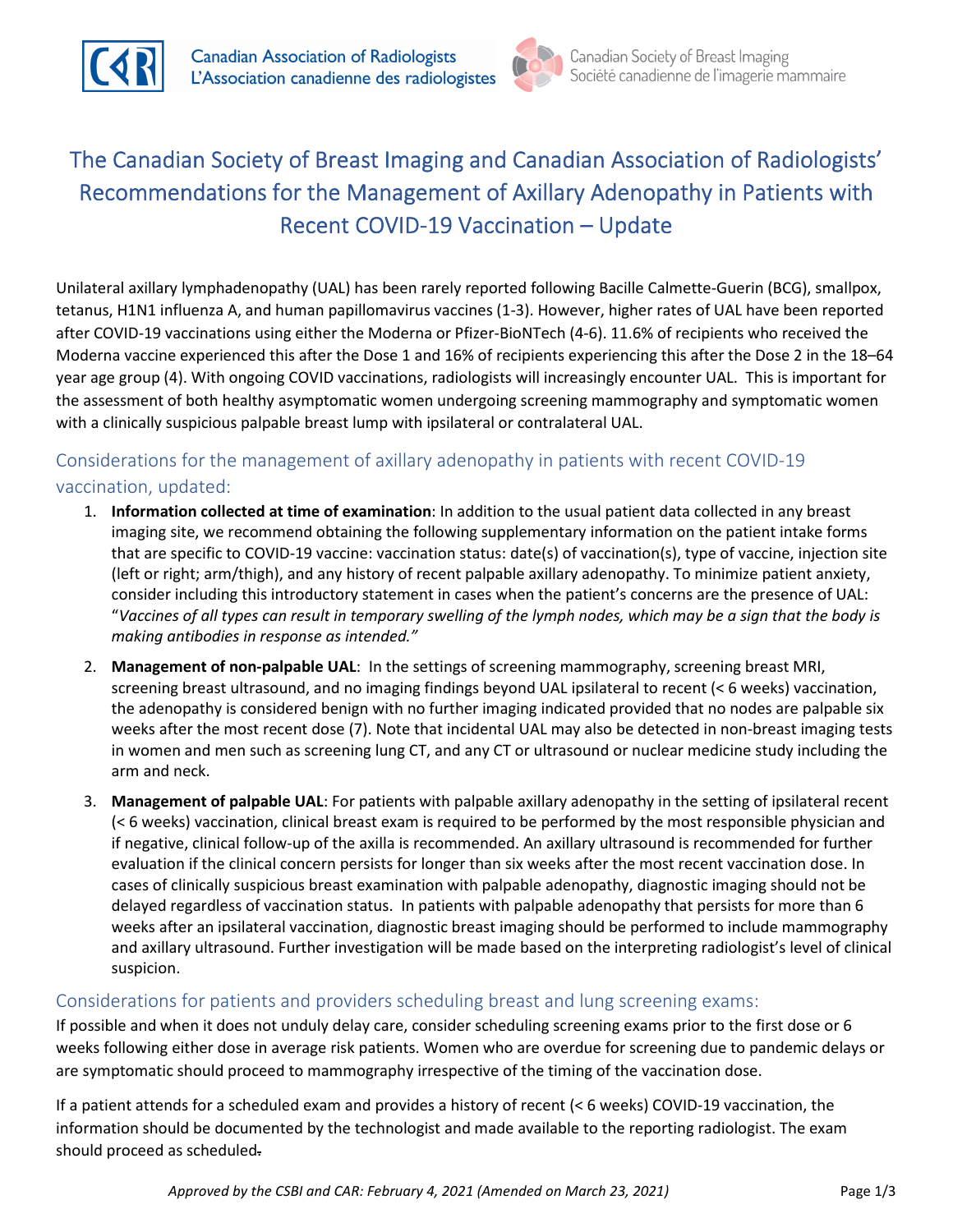## These recommendations align with the ACR BI-RADS Atlas (8) and aim to:

- 1. Reduce patient anxiety and unnecessary evaluation of enlarged nodes in the setting of recent vaccination, and
- 2. Avoid further delays in vaccinations and breast cancer screening during the pandemic.

As more information about the incidence and appearance of UAL following COVID-19 vaccination becomes available, it may be appropriate to change the duration of follow up or final assessment recommendations. Furthermore, recommendations for additional COVID-19 vaccinations will be incorporated when they are approved for distribution.

#### Take home points (8):

- 1. UAL may be commonly observed after COVID-19 vaccination.
- 2. Communicate clearly to patients and providers to avoid delays in breast cancer diagnosis and COVID-19 vaccination.
- 3. Adequate documentation of pertinent COVID-19 vaccination information is important e.g. each vaccination dose date, type of vaccine, body part location (left/right; arm/thigh) and should be readily available to the radiologist at the time of exam interpretation including history of whether or not there is palpable axillary adenopathy.
- 4. Ipsilateral UAL after recent (< 6 weeks) COVID-19 vaccination is usually a benign imaging finding and clinical follow-up, rather than additional imaging or biopsy, is recommended.
- 5. Consider adding to the report the phrase "*The patient provides a history of COVID-19 vaccination [DATE – DDMMYY]. Ipsilateral lymphadenopathy can be benign in this setting. Clinical follow up is advised. If a palpable lymph node persists for more than 6 weeks post-vaccination, further evaluation with ultrasound should be requested by the referring physician.*"
- 6. Women with prior lumpectomy, lymph node dissection, post treatment lymphedema, melanoma, any cancer that can metastasize to the axilla or recent breast cancer diagnosis awaiting treatment should consider getting the vaccine on the unaffected side or thighs to avoid false positives and unknown implications on SLNB (9).

## **Approved by the Canadian Society of Breast Imaging and Canadian Association of Radiologists March 23, 2021**

#### Acknowledgements

The Canadian Society of Breast Imaging and Canadian Association of Radiologists recognize the following authors for their contributions to this statement: Christie Barbesin, MRT, Dr. Supriya Kulkarni, Dr. Wyanne Law, Sandra Leslie, Dr. Yves Loisel, Dr. Anabel Scaranelo, Dr. Jean Seely, Dr. Nancy Wadden, Dr. Tong Wu, Dr. Charlotte Yong-Hing.

This statement was originally published online by the CAR and CSBI in February 2021. This version presents updated text based on information available as of March 2021.